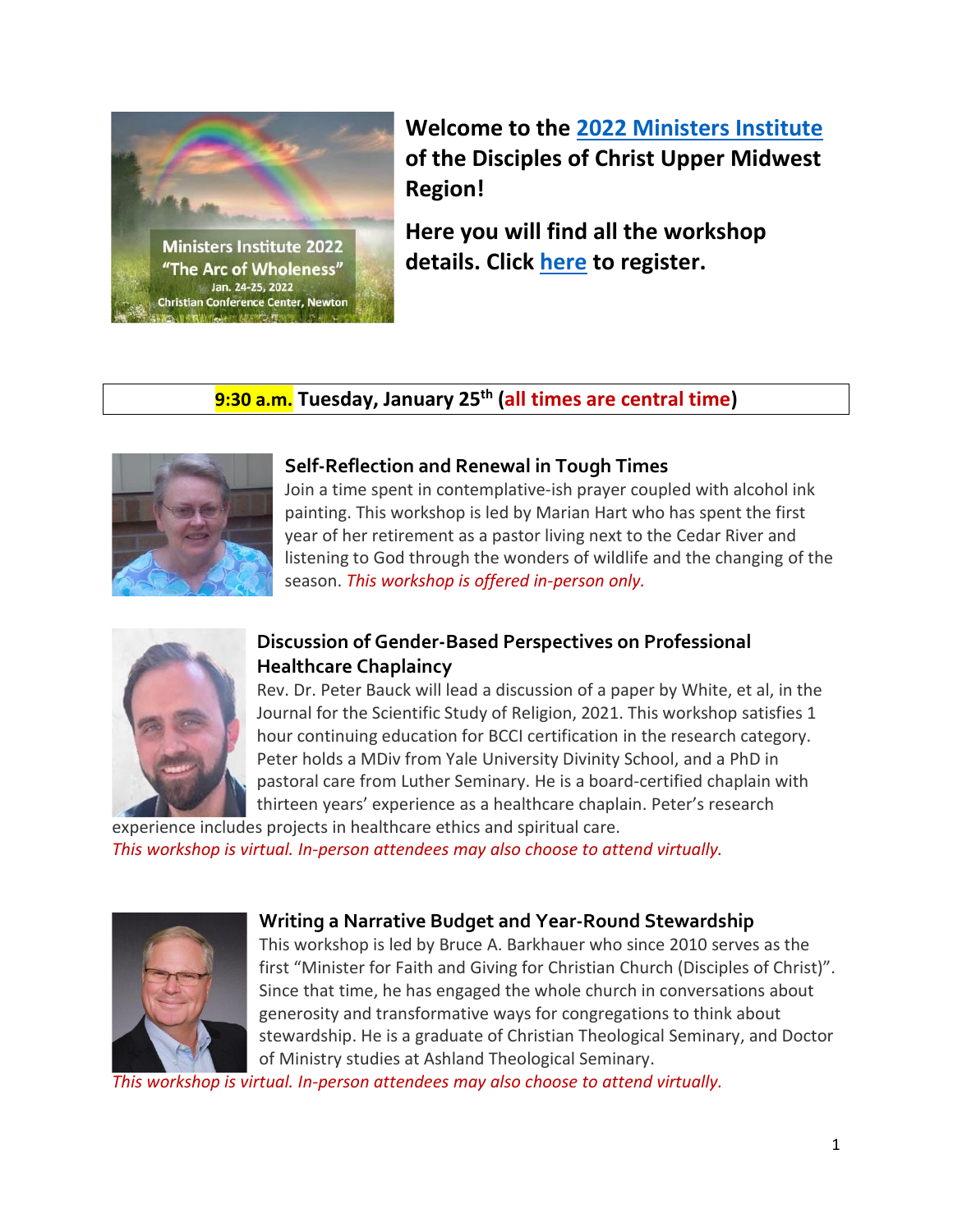### **10:45 a.m. Tuesday, January 25 th (all times are central time)**



#### **Building Teams and Connecting**

The goal of this workshop is to have fun and to gather ideas to help church leaders to reconnect and engage their church community. Rev. Mark Hall, a lifelong Disciple and a board-certified chaplain will lead the workshop. Mark graduated from Seminary in 1986 and served as a Disciple in the U.S. Army Chaplain Corp for 20 years. In 2003 he continued to help others as a hospital chaplain at the Iowa City Veterans Hospital.

*This workshop is offered in-person only.*



#### **Juggling ministry, tent-making, and time**

Like many others, we are having to pivot with congregations not being able to afford full-time ministers. This session presents some of the "hacks" from the DOC new church series and applies to both full-time and part-time pastors. Pastor Terrell L McTyer who serves as the Minister of New Church Strategies for the [Christian Church \(Disciples of Christ\) will](https://disciples.org/) lead the workshop. Terrell works to increase missional efficacy and efficiency towards starting sustainable, world-changing churches and

making disciples. Terrell is a pastor, writer, speaker, mentor, coach, and musician that lives by the mantra, "It's a sin to be good when God has called you to be GREAT!" *This workshop is virtual. In-person attendees may also choose to attend virtually.*



#### **Ways to Generate More Money**

Kirby Hughes Gould, vice president of the Christian Church Foundation's North Central zone will lead this workshop with ideas on stewardship and financial management for the church. Kirby joined the Foundation in 1997. She previously served on the development staff of both the National Benevolent Association and the Oklahoma Christian Home. Kirby is a commissioned minister of the Christian Church (Disciples of Christ). Kirby is

a commissioned minister of the Christian Church (Disciples of Christ) and holds the designations of Certified Fund-Raising Executive, Chartered Financial Consultant, and Chartered Advisor in Philanthropy©.

*This workshop is virtual. In-person attendees may also choose to attend virtually.*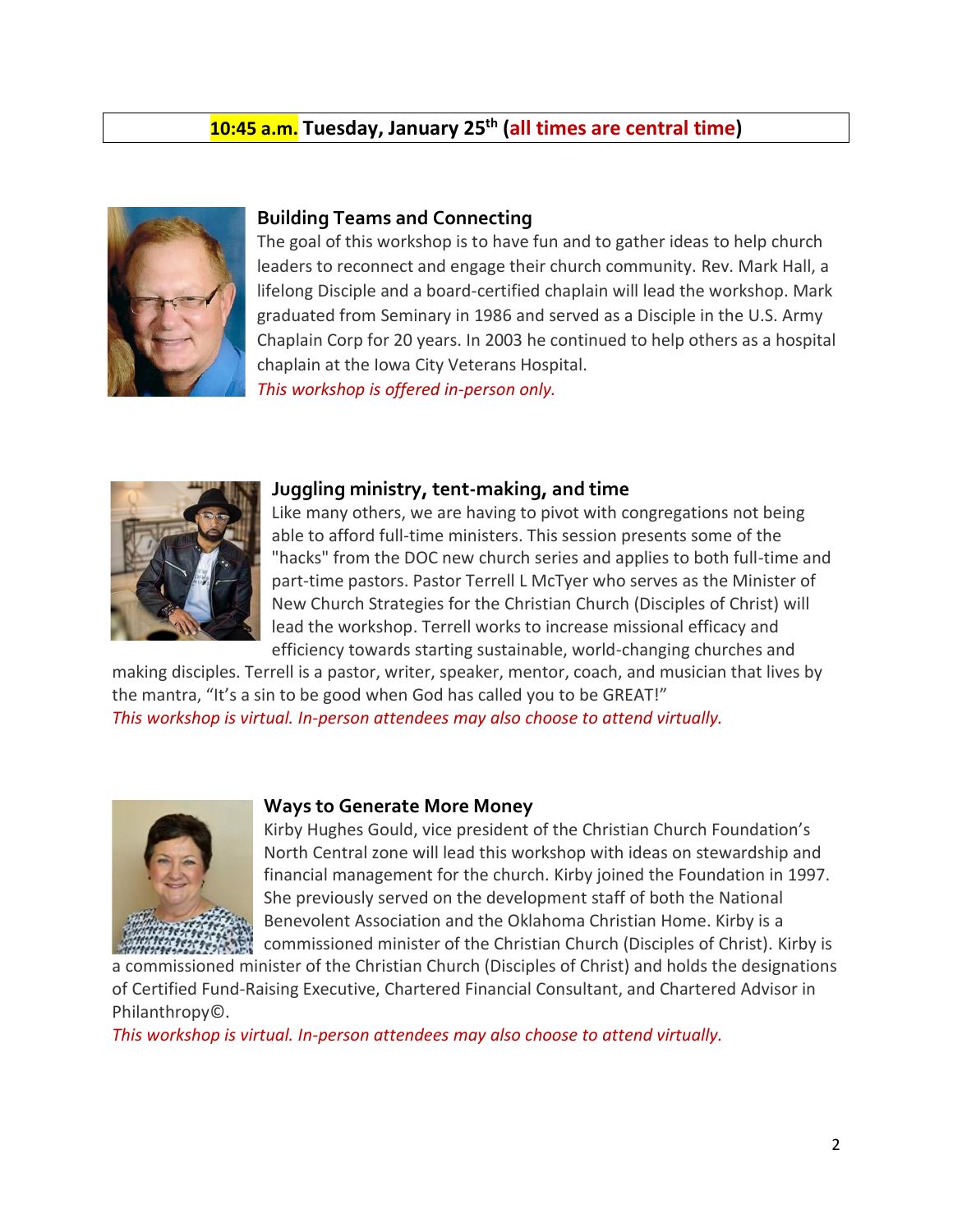### **1:30 p.m. Tuesday, January 25 th (all times are central time)**



### **Book Study -** *The Post Quarantine Church: Six Urgent Challenges and Opportunities That Will Determine the Future of Your Congregation*

Rev. Loren Strait, pastor at Covenant Christian Church in Urbandale, IA will lead a discussion of the book by Thom S. Rainer. Rainer understands that no one knows for sure what the long-term effects of the pandemic will be on churches and Christian ministry. Rainer raises good questions

for church leaders to prayerfully consider. Loren is a graduate of Disciple institutions: Culver-Stockton College where he received a BA in Religion and Philosophy, and Christian Theological Seminary where he received his MDiv.

*This workshop is offered in-person only.*



### **How we lose and find motivation as chaplains and ministers during tough times**

How do we maintain our energy for ministry when our inner resources don't match the outer demands of our work and we are overwhelmed? In this workshop Rev. Scott McRae will explore how an understanding of energy and awareness is crucial for recognizing how we both lose and find motivation. By looking at two biblical themes, and two awareness models, we will explore contemplative ways that we open ourselves to the sacred

and to the inspiration that comes with it. Scott is a CPE Educator at University of Minnesota Medical Center in Minneapolis. Scott previously served in church and campus ministry settings and then served for 16 years as Director of Spiritual Care and Education at Park Nicollet and Methodist hospital. Scott is ordained in the Evangelical Lutheran Church of America. He earned his B.A. from Augustana College in Illinois and his MDiv from Yale Divinity School. Scott also runs Sojourners Institute in which he offers programs and educational events related to spiritual development and spiritual direction.

*This workshop is virtual. In-person attendees may also choose to attend virtually.*



#### **Preparing for Retirement**

Are you retiring? Thinking about retiring? How will you inform your congregants and prepare them for change? How will you prepare yourself for change? How to discern God's guidance through change? Rev. Liz Woodward, CCUMW Partner Regional Minister is passionate about how to prepare yourself and your congregation for your retirement. *This workshop is virtual. In-person attendees may also choose to attend virtually.*